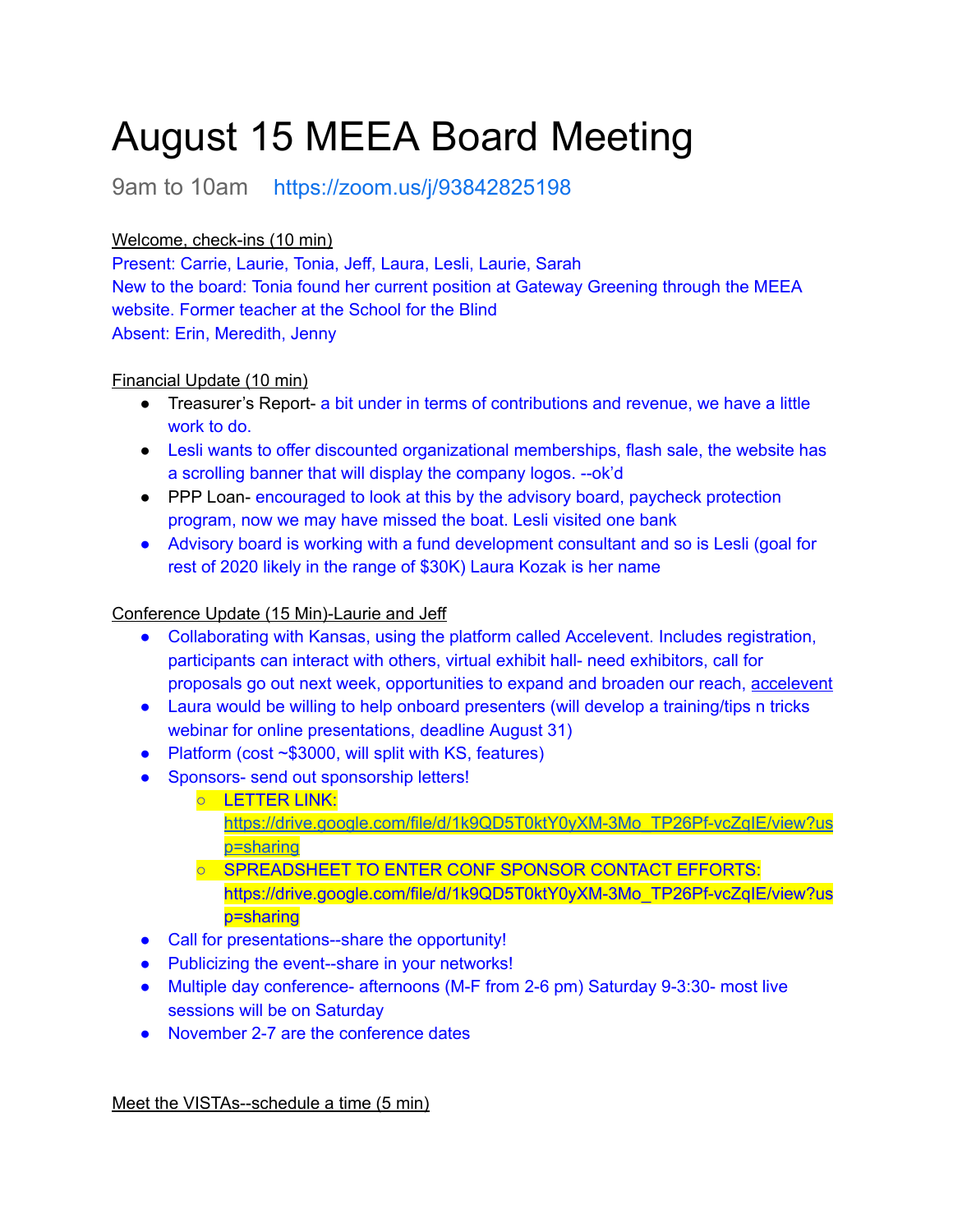- We have a dream team! Alaina, Malaya, Sierra, Stacey
- Tues, Sept 1 at 5 pm BOD and VISTA meeting?

#### Prioritizing our efforts (20 + min)

We have literally ballooned in last 18 months and we need to evaluate our priorities to ensure we can keep going with no burnout. (Lesli's work hours 40-50/week, contracted for 30)

- Since March 2019, we have had so many accomplishments!!
	- Over \$325,000 in funding secured (MFH funding \$300,000, LAD grant--\$2500, NAAEE --Leadership Clinic and KY conference funding, \$4000 EE Kits, \$7000 for Outreach Coordinator and Fundraising consultation; St. Louis Community Foundation--\$4500 for EE Kits; Solstice Fundraiser--\$2300; Giving Tuesday 2019--\$1900 2019 conference was an income generator; Day of Giving in May 2020 \$300; 2020 conference Laurie Duncan \$2500 + Tonia Scherer \$500)
	- Engaged BOD and Committees
	- Board members writing the newsletter articles/lessons
	- Secured 4 VISTAs
	- Hired Nick Speed
	- Advisory Board established
	- Membership grown by 20% (from 500 to 630)
	- Website almost ready to launch
	- Supporting a black-owned business with our logo and website projects
	- MGS ready to launch as a true statewide recognition program
	- EE Kit Project
- Lesli's Suggestion for current priorities:
	- Short term
		- Website launch
		- VISTA Onboarding
	- Long term
		- MGS and Green Ribbon Award
		- Annual Conference
		- Develop a fundraising and marketing plan that is executable
		- 2021 Budget approved by November
		- Managing funders (MFH and VISTA reports, other data collection/reporting, donor relationships)
		- Website/social media management
		- Centering equity in all of the above
- DISCUSSION: Do you agree with the above priorities? How can the Board support this?
- Lesli knows best when it comes to priorities. We need to think about what adds the most value to our organization.
- Lesli will take off the newsletter for Sept/Oct, will send an email to the membership noting the website launch will be happening soon and share our current focus areas